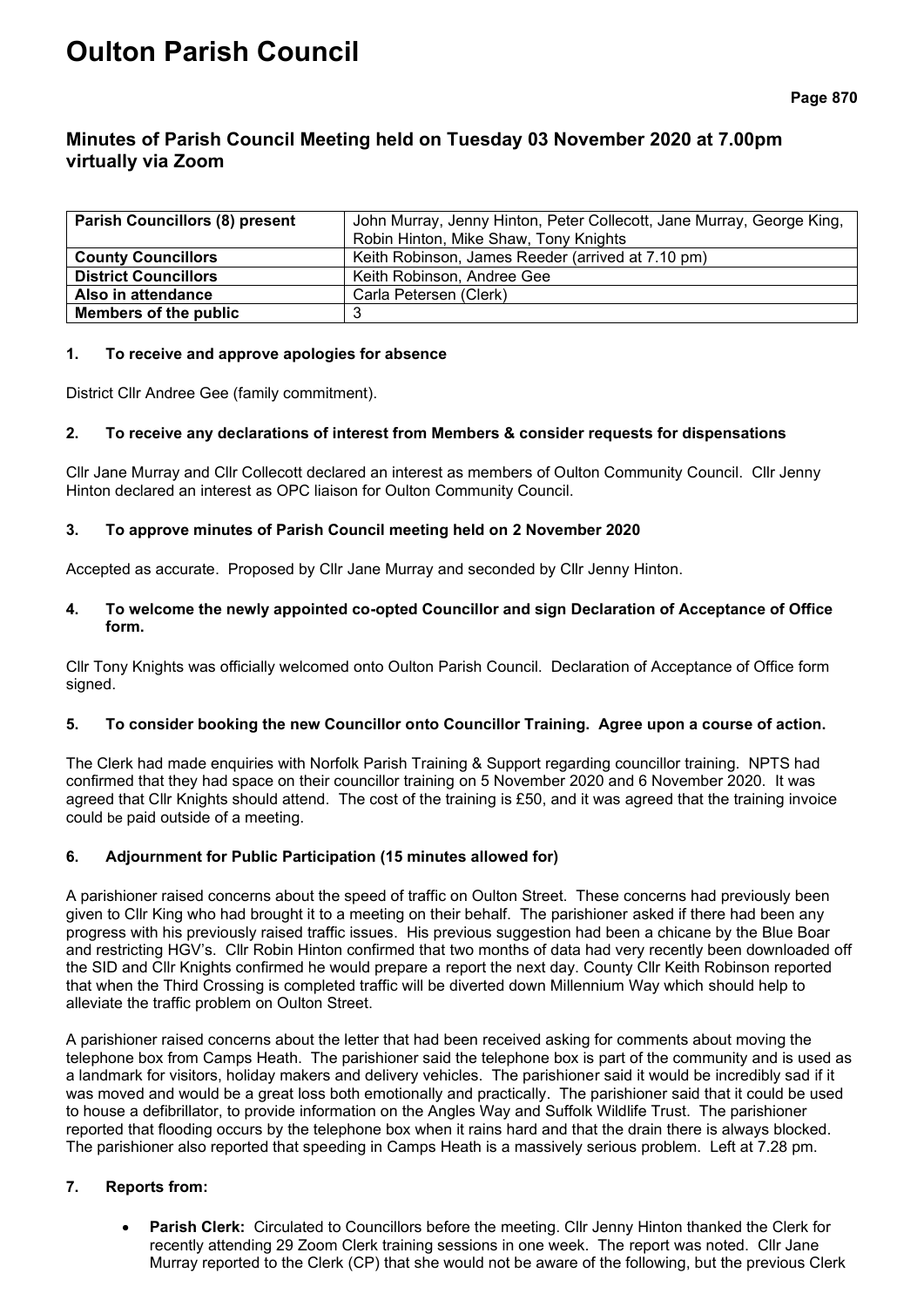(LW) had asked her to raise in this meeting the accuracy of previous minutes regarding VAT. Cllr Jane Murray reported that the previous Clerk (LW) stated that VAT had been claimed before by the Clerk before her (FA) and that she (LW) had filled in VAT forms. In response to this the current Clerk (CP) reported that no VAT had been reclaimed when she took over as OPC Clerk and that it is usual practice to reclaim VAT on a yearly basis just after the close of the financial year. The Clerk (CP) stated that the Internal Auditor reports year on year had also raised the issue that OPC had not been reclaiming VAT. Cllr Jenny Hinton recommended that the previous Clerk (LW) should put her complaint in writing so that it could follow proper agreed procedures.

- **County Councillor James Reeder:** A report, jointly prepared with County Cllr Keith Robinson, had been circulated to Councillors before the meeting and is available on the parish website. Reported on Sizewell C and that SCC do not support the application as it currently stands. Reported on the coronavirus pandemic and the importance of taking precautions. The Home but Not Alone as of today will be open Monday to Friday from 9.00 am to 5.00 pm. A new coronavirus leaflet will be delivered to households. People who find themselves getting in real difficulty through redundancy should ring 0800 068 3131.
- **County Councillor Keith Robinson:** Reported that grant funding is available through the Hardship Fund. Provided updates in Public Participation and Highways items.
- **District Councillor Andree Gee:** None.
- **SALC:** The Chair reported attended several meetings with SALC. In these meetings it was confirmed that there is tendency to get a lot of repetition of coronavirus information.
- **Neighbourhood Plan Working Group:** Cllr Jenny Hinton reported that the WG has had a remarkably busy month. Virtual meetings have been held with AECOM to discuss Design Codes and Housing Needs Assessment. Collective Community Planning (CCP) prepared a draft Evidence Base report which will be circulated to council when it is finished. CCP are preparing questions that will cover any gaps in the previous Oulton Questionnaire. It has been suggested to the residents near the pond at Jenkins Green that they form their own community group to help look after the pond.
- **Oulton Community Centre:** Cllr Collecott reported that the defibrillator has now been installed on an outside wall at the Community Centre. Anyone in need of a defibrillator should phone 999 and the emergency service will advise them of their nearest one and they will be given a code for the cabinet. The defibrillator at OCC when opened will guide you through how to use it. Five windows at the Community Centre need to be replaced and a contractor has been appointed to carry out the work.

At 8.02 pm a seven-minute comfort break was given.

## **8. Highways:**

- **To receive a report on outstanding highways issues**:County Cllr Keith Robinson reported that there will be a change of speed to 30 mph in Hall Lane and Wood Lane. Reported that the Police are setting up a Neighbourhood Speedwatch.
- **To consider the proposed diversion of parts of Oulton Public Footpaths Nos7 and 8 and confirm a response:** Details had been forwarded to Councillors before the meeting. Resolved that OPC fully support this diversion as it will go around the school and not across the school.

## **9. Planning:**

• **To receive new planning applications and make comment**

The following planning application will be considered outside of a PC meeting by the OPC Planning Committee and further details are on the OPC website:

DC/20/4047/FUL Consultation deadline 9 November 2020

• **To receive results and updates on outstanding applications**

## DC/20/3377/FUL – Granted

Resolved that due to the ongoing coronavirus situation a Zoom Planning Committee meeting will be held on a Friday before the planning application consultation submission date.

County Cllr James Reeder and County Cllr Keith Robinson left at 8.47 pm.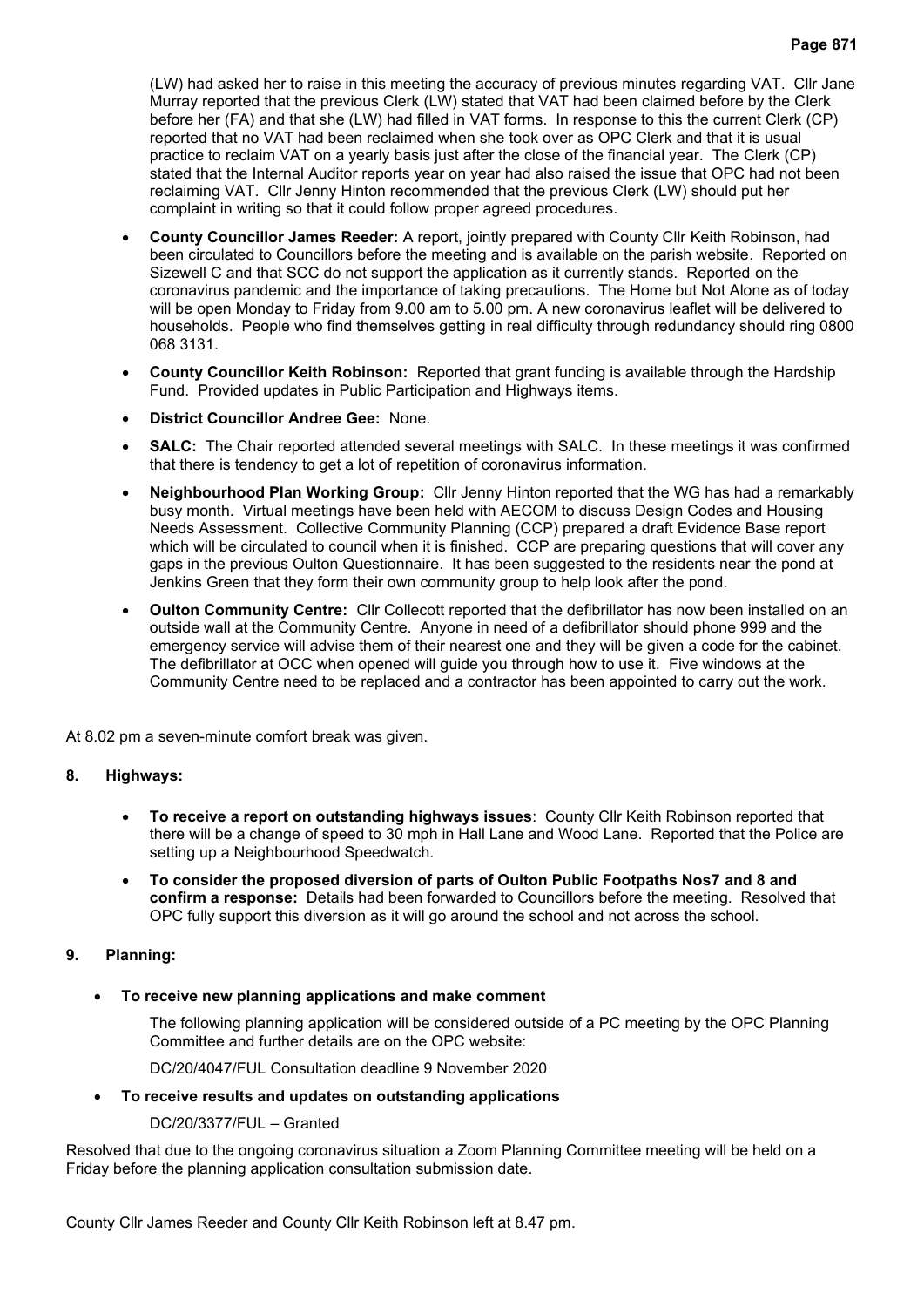## **10. Finance:**

- **To receive the income and expenditure figures as at 30 October 2020 –** It was noted.
- **To note the bank balance as at 30 October 2020 -** £49292.45
- **To note receipts** East Suffolk Council Community Infrastructure Levy- £11879.00
- **To confirm transferring the Community Infrastructure Levy Funds into Savings Account number 1** – Confirmed.
- **To consider the grant applications received and process in accordance with Oulton Parish Council Grant Awarding Policy:**

One completed Grant Application form had been received and this was considered in accordance with the OPC Grant Awarding Policy.

I. Suffolk Accident Rescue Service. Refused.

## • **To approve payments.**

All expenditure approved. Proposed by Cllr Jenny Hinton and seconded by Cllr Jane Murray.

| Payee                                        | Value    | <b>Description</b>                            |
|----------------------------------------------|----------|-----------------------------------------------|
| <b>Suffolk Association of Local Councils</b> | £30.00   | Planning training 23 September 2020           |
| Mrs C Petersen                               | £860.28  | Salary, administrative expenses & SLCC shared |
|                                              |          | subscription                                  |
| <b>HMRC</b>                                  | £19.20   | National Insurance                            |
| <b>Collective Community Planning</b>         | £1500.00 | Development of Neighbourhood Plan Evidence    |
|                                              |          | Base and attendance at virtual meeting on 26  |
|                                              |          | October 2020                                  |
| <b>Warman Electrical</b>                     | £180.00  | Installation of defibrillator                 |
| Parish Online                                | £220.80  | Mapping for 1 year                            |
| Mr B Hunter                                  | £18.50   | Reimbursement for Remembrance Day wreath      |
| <b>Total</b>                                 | £2828.78 |                                               |

## **At 8.57 pm, in accordance with Standing Orders 3x, it was resolved that the meeting should continue beyond the two-hour time limit. Proposed by Cllr Jenny Hinton and seconded by Cllr Robin Hinton.**

## **11. To consider items for inclusion in the 2021/22 draft budget for December 2020 PC meeting,**

The following suggestions were provided to help the Clerk with preparing a draft budget: training for Councillors, election costs, fence around the outdoor gym, bench in Fisher Row by the river, picnic bench at Cambrian Crescent.

## **12. To confirm a budget setting meeting date in January 2021.**

Resolved that the budget setting meeting will be held on Friday 14 January 2021 at 7.00 pm.

## **13. To discuss suggestions for the recently received Community Infrastructure Levy payment. Agree upon a course of action.**

See item 11.

## **14. To receive an update on the latest councillor vacancy. Agree upon a course of action.**

The Notice of Vacancy has expired, and ESC have confirmed the vacancy can be filled by co-option. Posters have been displayed in the noticeboards and on the website. Interviews will be held on Monday 30 November 2020 at 6.00 pm.

#### **15. To agree upon the Clerk's shared formula for subscription to Society of Local Council Clerks and future training.**

Resolved that the Clerks shared formula for subscription would be as follows: two smaller parishes would each pay 25% and Oulton PC would pay 50%.